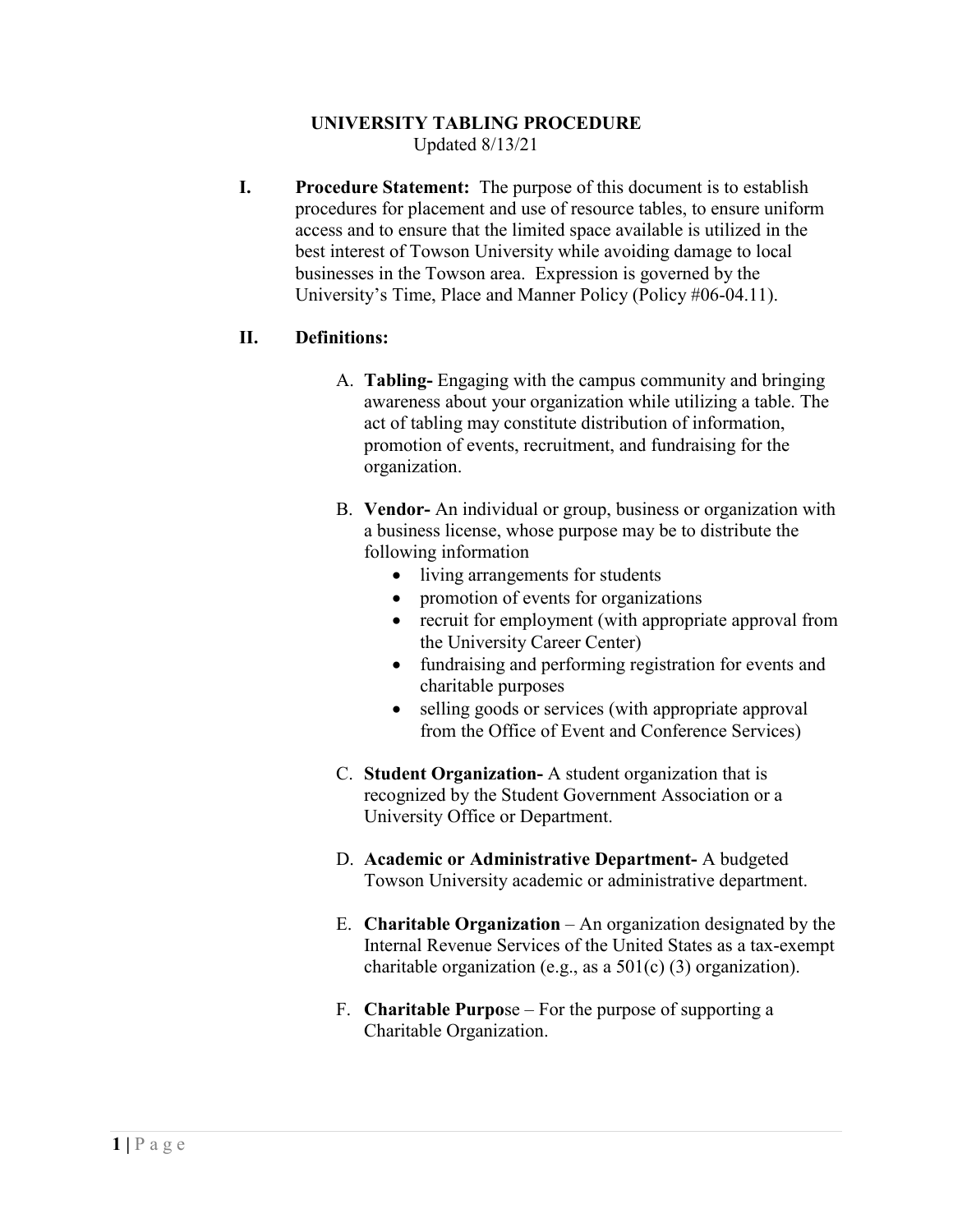- G. **Towson University Launch Pad Entrepreneur** Any student enrolled in the University Entrepreneur program who is incubating a university supported business.
- **III. Entities Affected by this Procedure:** Towson University community students, student organizations, departments, faculty, and staff, charitable organizations and Vendors.

### **IV. Guidelines for Tabling:**

1. Individual members of the University community who desire to sell or promote products or services for individual gain are Vendors for the purposes of these procedures. (e.g., TU Launch Pad Entrepreneur)

2. No activity shall interfere or conflict with the mission or policies of Towson University or the University System of Maryland. In the event of any discrepancy between these procedures and any official University policy (e.g., the Policy on Time, Place and Manner for expressive Activities), the policy shall supersede these procedures.

3. Student organizations and University departments may not reserve a table on behalf of an individual, group, business or organization not affiliated with the University- even if it is part of a fundraising effort by the student organization or department.

4. The location of reservable tables can be found online or at the Event and Conference Services front desk in the University Union.

5. Tabling in Freedom Square and Under the Lecture hall are subject to programming compatibility already reserved in Freedom Square. Large scale events scheduled in Freedom Square may cause a tabling event to be moved, rescheduled or cancelled.

6. Distribution of food and beverages while tabling must adhere to the policies of the Baltimore county Health Code and the State of Maryland (e.g., required food temperatures).

7. A food waiver must be obtained from the University contracted Dining Services contracted company to sell or distribute food under \$250.00 of prepared worth. The food waiver policy can be viewed at the following link:

[https://www.towson.edu/campus/planningevents/reservations/foodwaive](https://www.towson.edu/campus/planningevents/reservations/foodwaiver.html) [r.html](https://www.towson.edu/campus/planningevents/reservations/foodwaiver.html)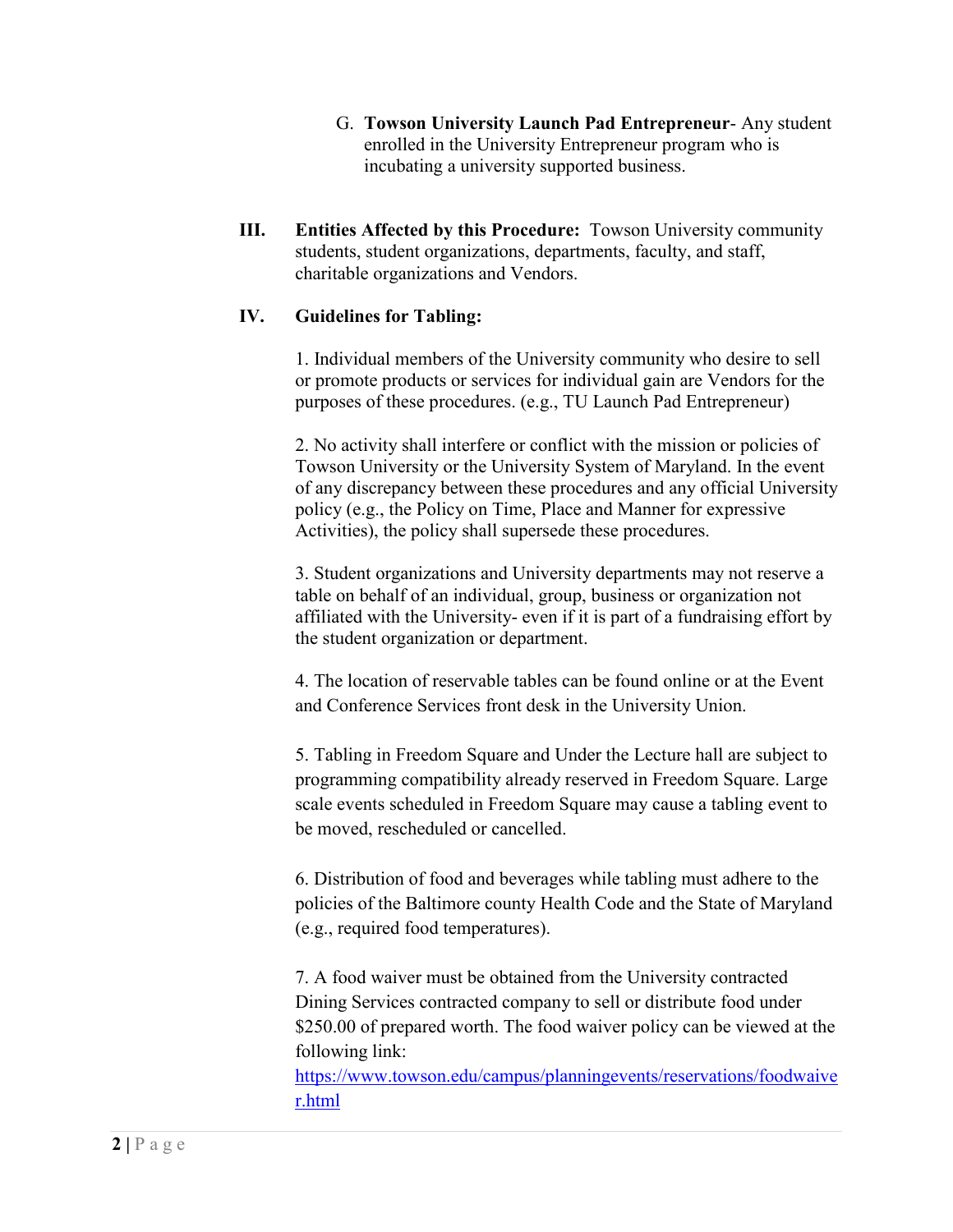8. Student organizations collecting money during tabling must deposit funds collected to the Auxiliary Services Business Office within 24 hours of the closing of the tabling event.

### 9. Solicitation-

a. Solicitation related to credit card services is strictly prohibited on the Towson University campus.

b. Solicitation, promotion or advertising of any alcohol or tobacco product while tabling are strictly prohibited on the Towson University campus.

10. Tabling by a Vendor is not permitted during the first two weeks of the fall and spring semesters, except with the prior written permission of the Director, or designee, of Event and Conference Services. Any such tabling must be limited to distribution of information, goods and services related to students' university and on-campus residence halls experience.

11. Items offered for sale by Vendors must not conflict or compete with items sold by the University Store, Dining Services or any items offered through exclusive contracts with Towson University, unless approved by the Director or designee of Event and Conference Services.

12. Table requests are reserved on a "first-come, first-served" basis. However, the University reserves the right, in its sole discretion, to reject any table request if the request, or the requesting group's prior tabling activities, do not or have not complied with these procedures.

13. All activity, including displays or signage, must be confined to the reserved table and/or a 6 foot x 6 foot area including the reserved table. Any solicitation must occur from behind the table. Small tents (up to 10' x 10') may be rented from the University's Event & Conference Services. Any activity that occurs outside of the approved 6 foot x 6 foot area or approved tented area will be considered an event and will require an event contract.

14. Advertisements, posters, or information pertaining to the tabling activity can be attached (with masking or painters tape only) to the organization's reserved table. No materials can be placed on walls, doors, glass surfaces or other building surfaces/fixtures. All materials must be removed by the organization at the end of the approved tabling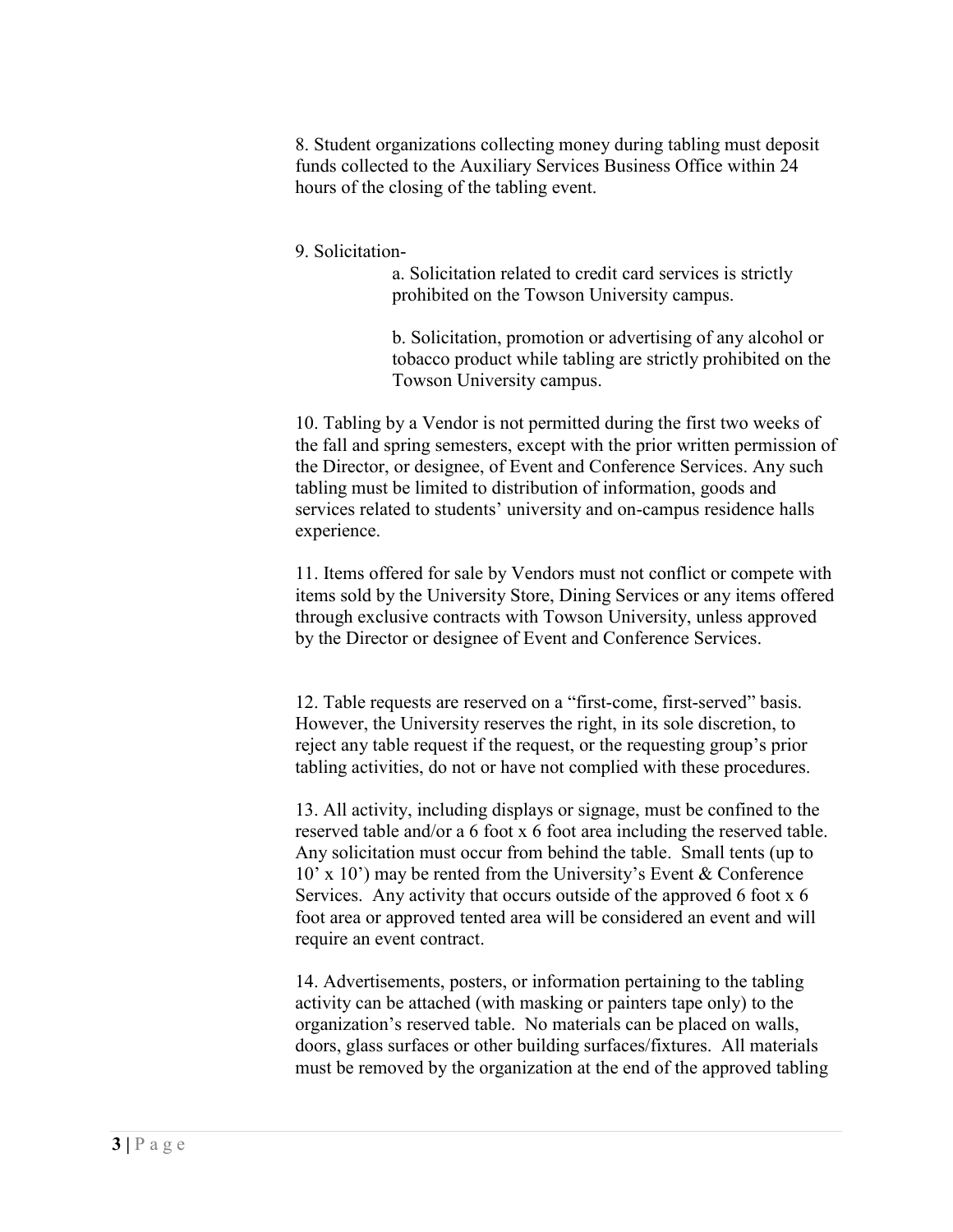period, and the area must be returned to its condition prior to the approved tabling.

15. Tabling in the West Village Commons is limited to Student Organizations and University departments, except with the prior written approval of the Director or designee of Event and Conference Services.

16. Vendors are responsible to maintain and operate their own equipment (including the usage of appropriate extension cords) in a safe manner.

17. Reserved tables may not be moved or relocated. The University places the tables to ensure compliance with fire regulations.

18. Vendors must sign a contract with the University in order to reserve a table, and will be charged an administrative fee for use of a table. The fee will be based on whether they are distributing information or selling merchandise or services. Fees can be obtained from an event manager assigned to the event.

19. Amplified sound, while tabling inside the University Union and West Village Commons, is only permitted with approval of the Director or designee of Event & Conference Services.

20. A representative of the organization who has reserved the table must be present at the table at all times whenever there is any product or material(s) located on or about the table. The representative who has reserved the table is responsible for removing all trash and materials with them upon their departure. Any housekeeping and trash removal costs will be the responsibility of the entity that has reserved the table.

21. Violations of any of these procedures may result in immediate loss of tabling privileges.

Approved Tabling Location are as follows.

- 1. University Union
	- a. First Floor Lobby: 2 Tables
	- b. Second Floor Lobby: 4 Tables
	- c. Third Floor Lobby: 2 Tables
- 2. West Village Commons:
	- a. First Floor Lobby: 1 Tables
	- b. Second Floor Lobby: 2 Tables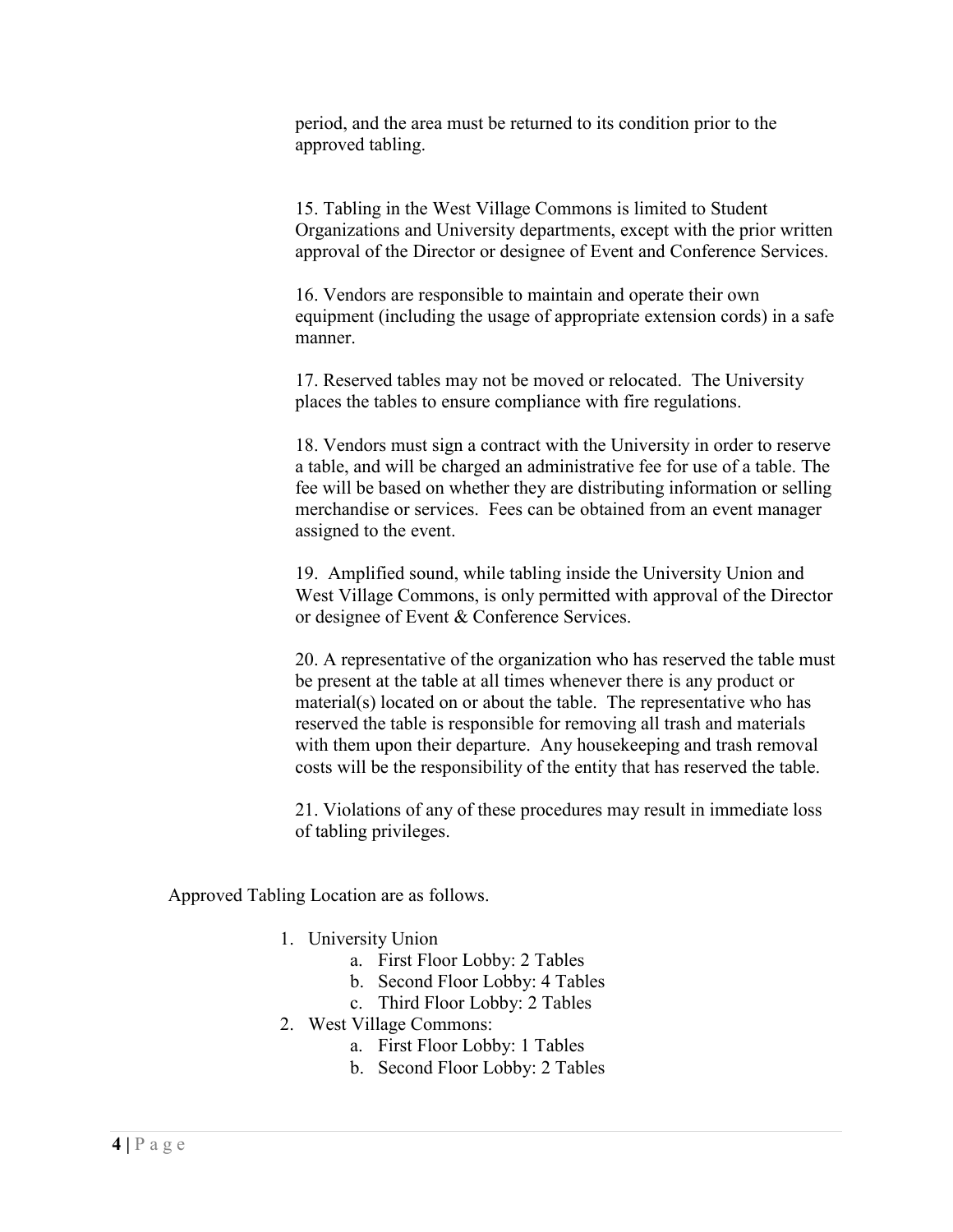- 3. Outside Permitted Table Locations:
	- a. Freedom Square
	- b. Cook Beach
	- c. Under the Lecture Hall
	- d. University Union Second Floor Patio

4. Administrative and Academic Buildings: Locations are on approval of building coordinators.<https://www.towson.edu/facilities/services/coordinators/>

Note: Details of what organizations and purposes the tables in each area are designated for can be found at the front Desk of ECS in the university union or online at <https://www.towson.edu/campus/landmarks/union/infodesk.html>

Table Reservations & Frequency of Use

# STUDENT ORGANIZATIONS

- 1. A student organization may sign up to table twice per week, one of which may be to table for a bake sale or other approved sale.
- 2. Table requests are reserved on a "first-come, first-served" basis.
- 3. Sign up for table reservations may be requested starting the  $15<sup>th</sup>$  of the previous month. For example: requests for October tabling may be made starting on September 15<sup>th</sup>.
- 4. All Outdoor, WVC and UU reservations can be reserved by submitting a reservations request at:<https://www.towson.edu/campus/planningevents/reservations/> or by signing up at the ECS desk in the University Union.
- 5. Reservations for Tabling in Academic and Administrate Buildings can be reserved at <https://www.towson.edu/facilities/services/coordinators/>

# VENDORS

- 1. Reservation requests should be forwarded to Arthur Talbert:
	- [atalbert@towson.edu](mailto:atalbert@towson.edu) or 410-704-3524
- 2. External organizations may reserve a table twice per semester.
- 3. The cost for a table is:
	- **-** \$75/day for distributing information.
	- **-** \$150/day for selling products/services or providing information on products or services.
- 4. Organizations who may table at no cost:
	- **-** ROTC affiliated with TU Maximum of 5 times per semester
	- **-** Military for recruiting purposes Maximum of 5 times per semester